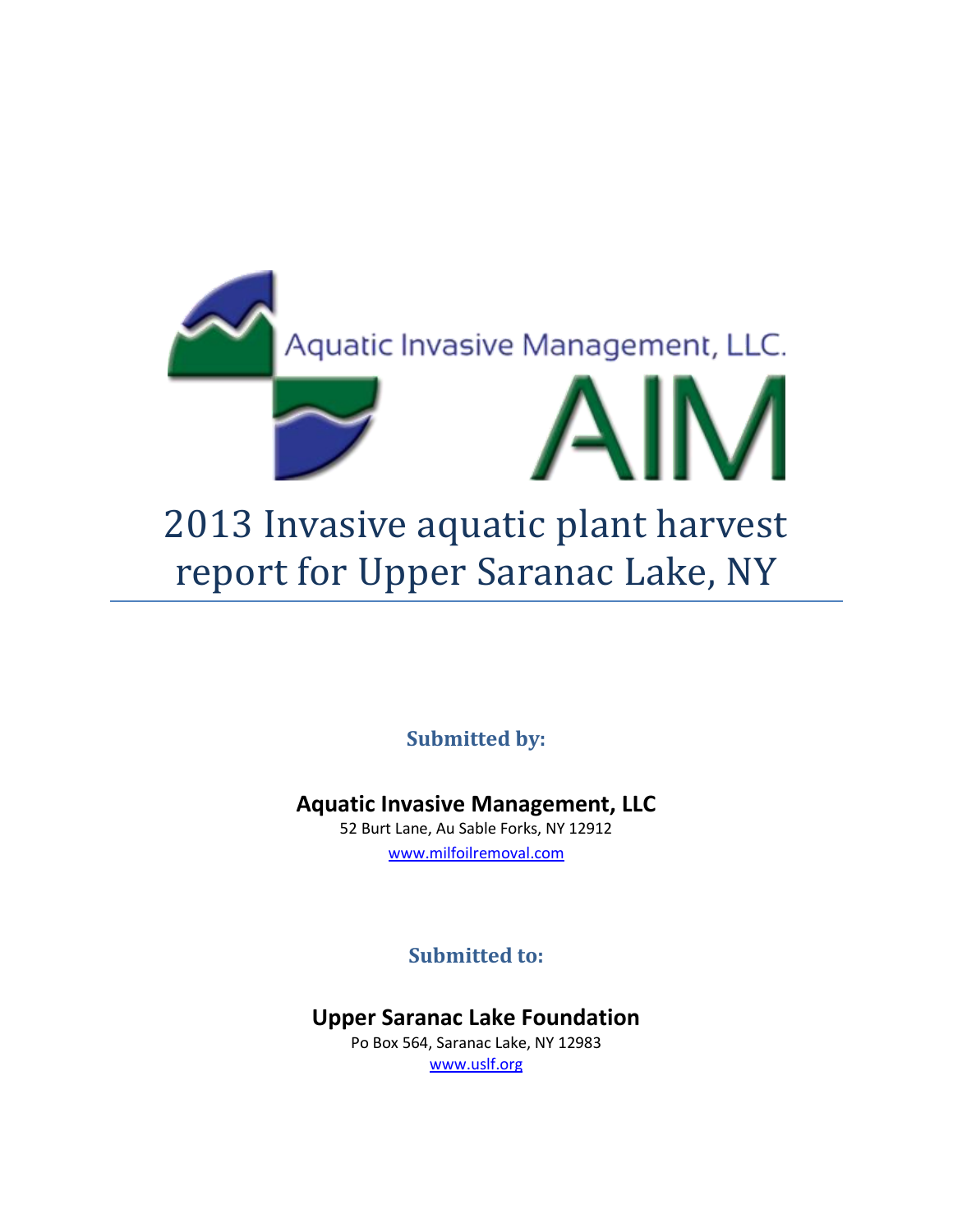### **Introduction**

2013 marked the sixth consecutive year of AIM, LLC operations on Upper Saranac Lake. It was also year two of a three year contract between USLF and AIM. This report will review pertinent data from this and previous years and will discuss the results of the work to date.

## **Methods**

2013 was the second consecutive year of the 20 week dive program wherein our three member crew operated on the lake for 20 consecutive weeks. This strategy of constant presence throughout the growing season has proven very effective even with a small individual crew. The success has also been secured by the work of Guy Middleton as Lake Manager. He is a constant presence on the water searching for and marking milfoil growth and making the work of the dive crew more harvest oriented rather than surveillance oriented. In other words he makes us more efficient and cost effective.

As in previous years our crew operated based on the following priorities:

- 1. Buoys dropped by Guy Middleton
- 2. Problem areas known to produce persistent re-growth
- 3. Areas with potential for growth

As in the past, our divers started work before the milfoil was tall enough or healthy enough to be spotted from the surface. We invested this early time in the key areas known to be problematic throughout the year (Little Square Bay, Buck Island, etc). Once Guy had good surface spotting conditions we responded to his buoys first before resuming our usual harvests of the known problem areas. Our crew leaders again made use of a spreadsheet characterizing the areas of the lake by location, milfoil presence, and order of priority. Each time a harvest of an area was completed the crew leader would note the date and pertinent info in the spreadsheet. This ensured that no area was left alone long enough to produce problem growth.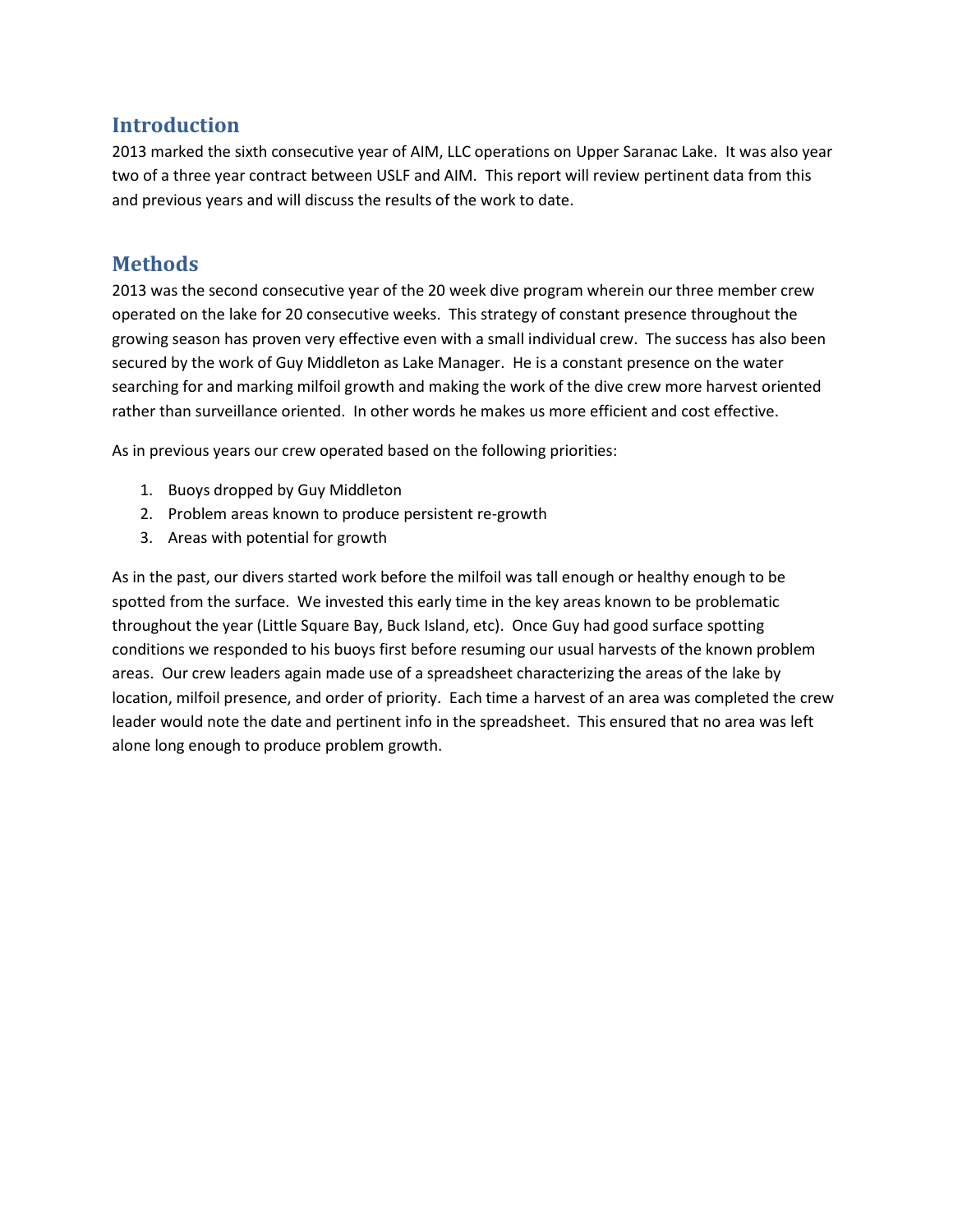



#### **Data**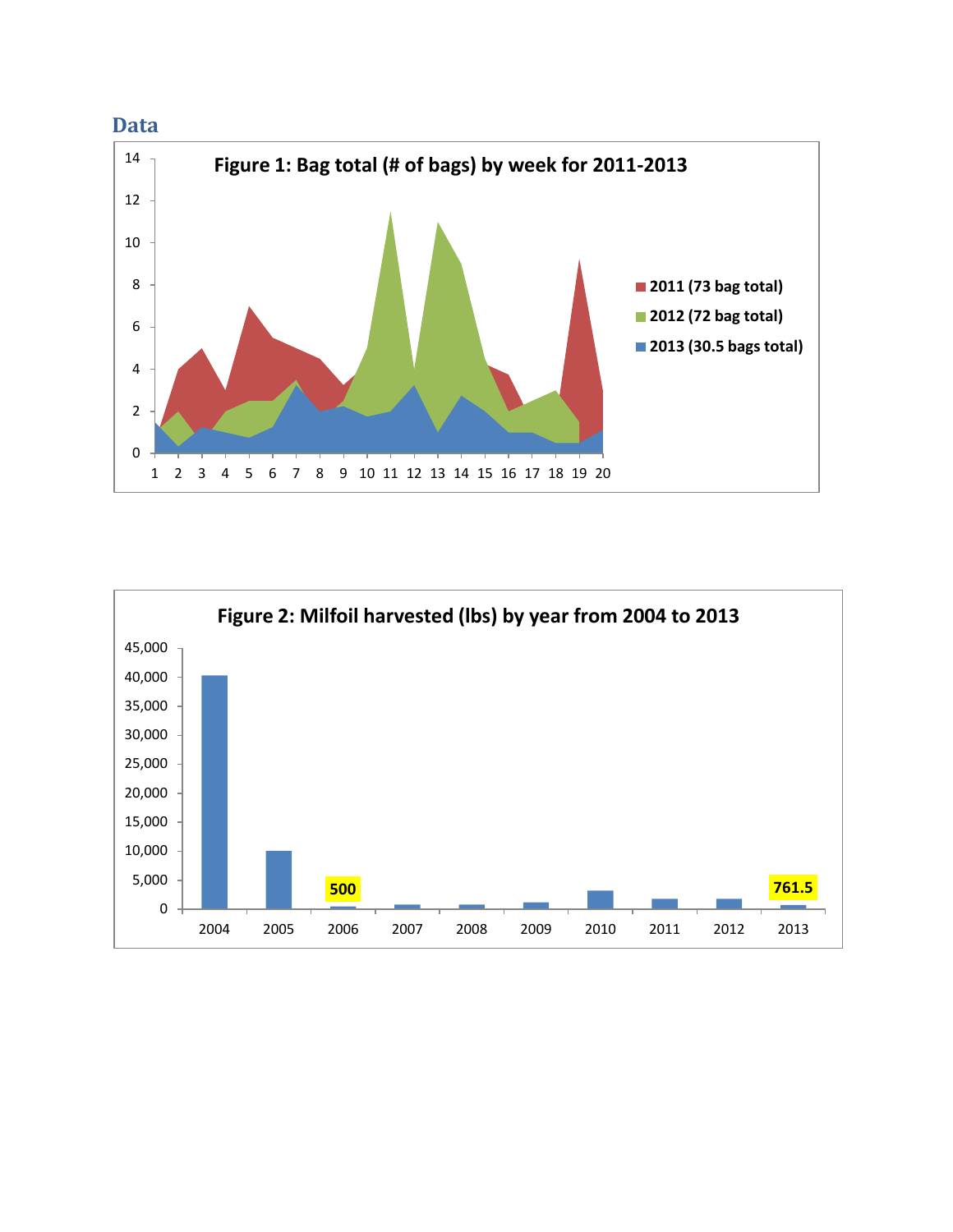

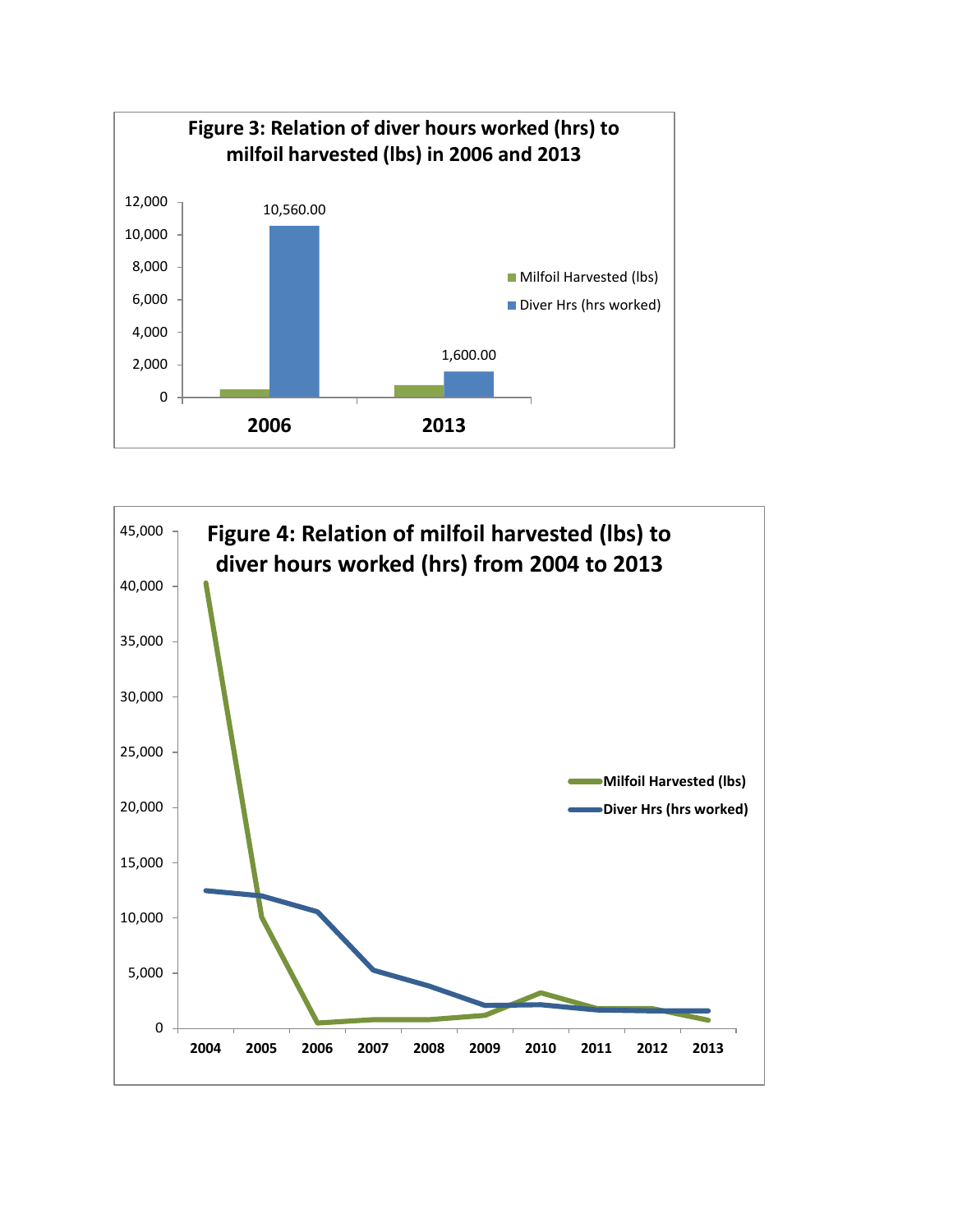

**Figure 5: GPS milfoil locations for all harvesting in 2013 on Upper Saranac Lake**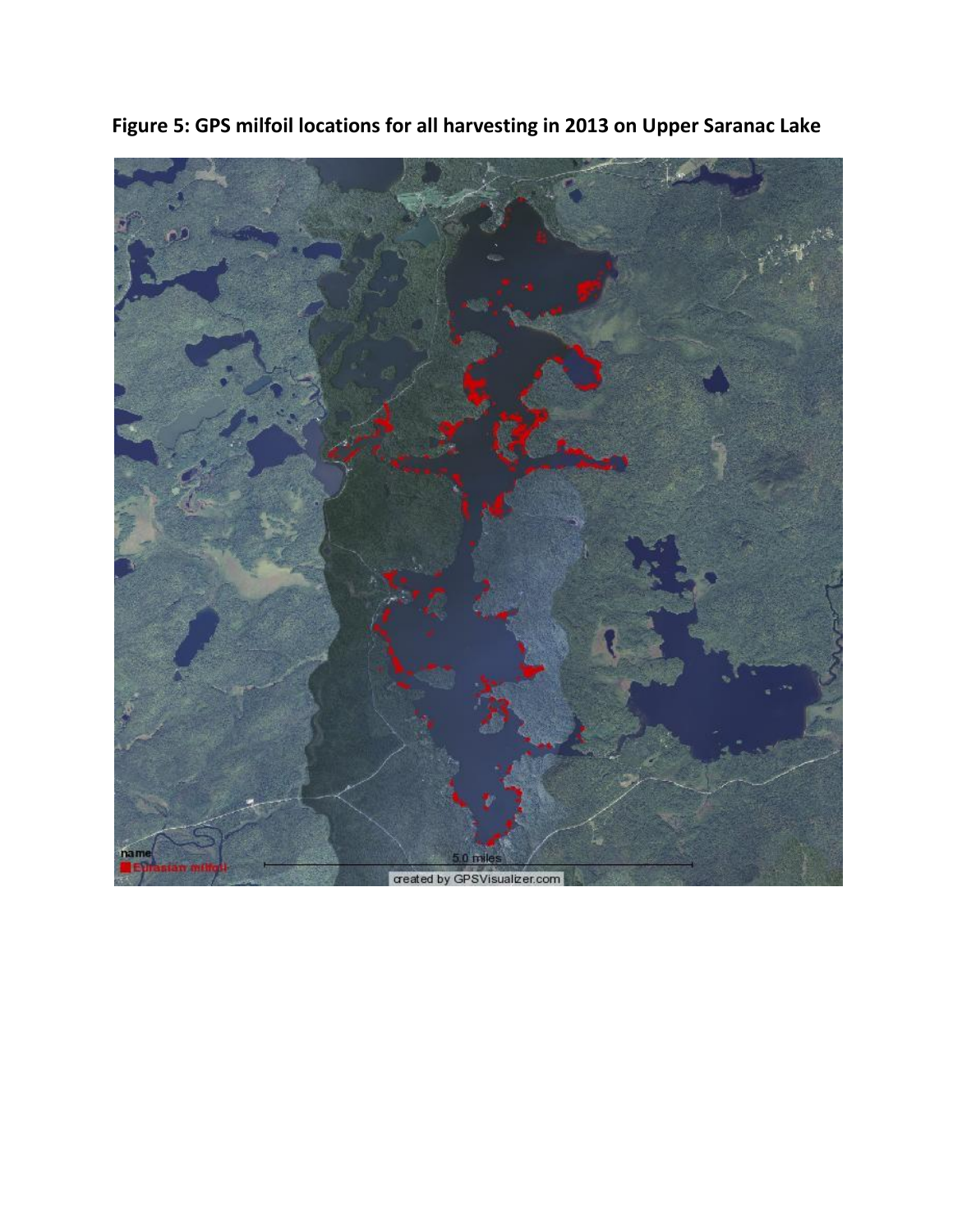

**Figure 6: A comparison of harvest maps from 2012 (left) and 2013(right)**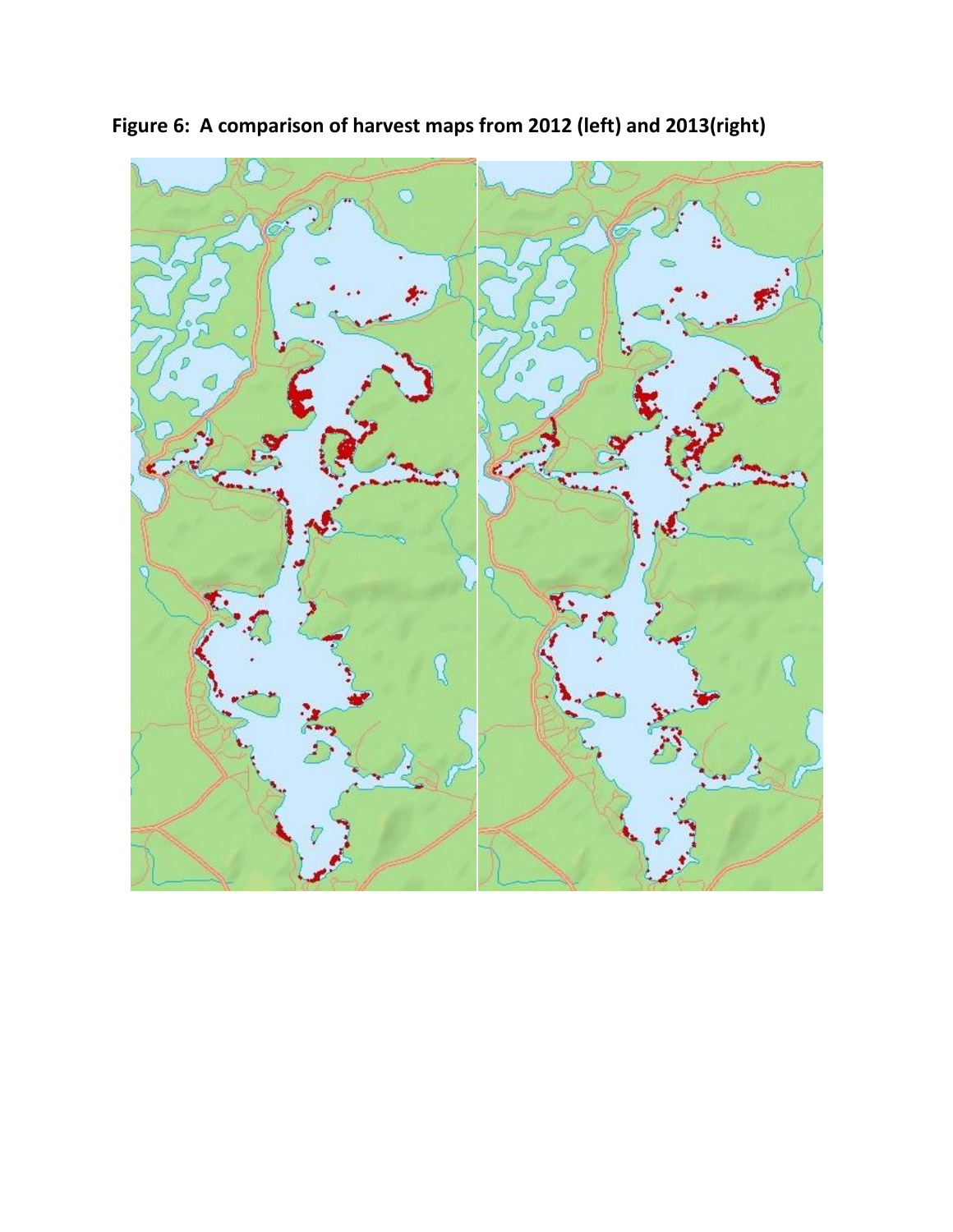### **Discussion of trends**

Figure 1 shows the decrease in bag totals in nearly every week of 2013 from those seen in2012 or 2011. The total of bags harvested in 2013 was 30.5 down from 72 and 73 in 2012 and 2011 respectively. This indicates a major decrease in milfoil density. We feel that the drop is due to our frequent harvesting of all key areas throughout the growing season. Without enough time un-harvested, the milfoil could not grow into mature, multi-stem size. Therefore, the mass of the average plant harvested was much smaller than in previous seasons, hence a lower bag count. If you look at Figure 6, the distribution of milfoil growth is largely the same as 2012, however the lower bag count suggests this decrease in mass and quantity.

Figures 2 and 3 highlight a key point. As of 2013 we are approaching a milfoil harvest total reminiscent of the lowest ever seen on Upper Saranac Lake which was recorded in 2006. The key difference is dive time. In 2006, 500 pounds of milfoil was removed using 10,560 diver hours. In 2013, 761 pounds were removed with 1600 diver hours (less than 1/6 of the 2006 level).

Figure 4 is a familiar graph showing the relation between diver hours worked and pounds of milfoil removed on Upper Saranac Lake since 2004. In 2013 we see a sharp down turn in milfoil harvested. The decrease is likely due to a combination of effective management and a poorer growing season for aquatic vegetation in general. It is our hope that this down turn can be continued in 2014 regardless of environmental conditions however it is important to be aware of the threat posed by a sunny, warm summer.

Figure 5 shows our total harvest map for 2013. This is a compilation of all GPS recorded milfoil harvests throughout the year. Some new areas were found by Guy Middleton this year and subsequently harvested by our dive crew.

Figure 6 shows the comparison between the 2012 harvest map and 2013. Changes are visible in various areas with some lessening in point density and others increasing. The key thing to note from these maps is that the distribution of the milfoil remains the same, and therefore the threat of its reemergence remains real. Without this tailored lake wide management program, milfoil would very quickly become dense again. With this year showing us a major decrease in bag totals, we hope to see a decrease in the plant's geographic spread next year.